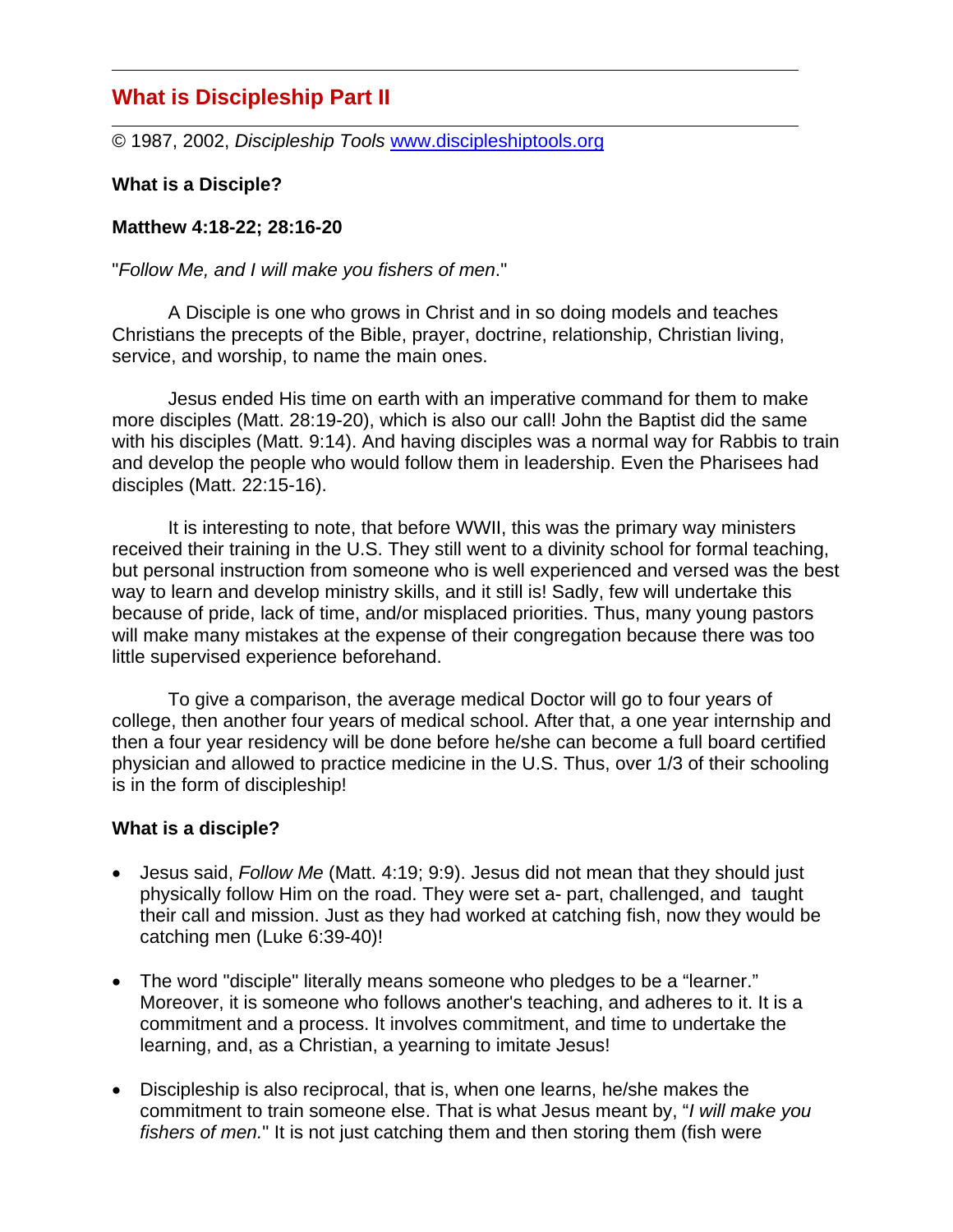processed and sold for the battement and use of the community), it is training, and placing, so they, too, can catch, train, and place!

- Discipleship is the primary earthly goal of the Church as a whole, and the Christian as an individual. It is our duty, and the one thing Christ directly commands us to do (Matt. 28:19-20). In so doing, we will become like Him in character and share His outlook and concerns (Luke 6:39-40). We are never to make disciples in our image, like whom we are, how we think, feel, and act, but like Christ!
	- o We are to become His disciple!
	- o We are to be discipled!
	- o We are to disciple others so they can in turn disciple others…
- The 12 disciples spent three years of their lives following, learning, listening, observing, and experiencing life directly with Jesus. Then they carried that leaning and experience to the world (Matt. 10:1-15; the Book of Acts).
- It all comes down to a decision. Will we make our faith real and impacting, relinquishing our pride to allow us to learn and grow, and in turn teach others, or will we plant our rears in the pew, so that our only impact is our butt print in that pew!

Let us make sure our impact comes from a life transformed and carried on to the people around us!

#### **What we need to learn for today:**

Discipleship has a cost. Following Christ will cost us and require effort and consistency (Matt. 8:18-22; 10:38; Luke 9:57-58; 14:27). The original disciples left their family and good jobs (Matt. 10:37; 19:27; Luke 9:59-62; 14: 25-26; 33)! Jesus did not call bums with nothing better to do!

Jesus expects us to know what we are getting into and embrace it with vigor and faith. Nothing can come before Him (Matt. 3:8; 6:33; Luke 14:15-24; John 8:31; 14-15)! We must embrace our call and responsibility to be discipled and make disciples! If we are truly willing to learn and apply what Christ taught, we will truly be His disciples! The Church will be on fire by the Spirit and impacting the world! Keep in mind, what we gain will far outweigh any suffering or loss on our part (Mark 10:28-30; 1 Cor. 15:58)! If, and when we hear God's call, depends on our ears, will, and attitude (Matt. 22:14).

God does not force us nor plead with us; He merely presents us the option (Isa. 6:8)! We must say, as Isaiah said, *Here I am, send me*! We must allow our spiritual eyes to be opened and our will to be relinquished to His, for real discipleship to take place. Then, our churches will grow in prayer, worship, and maturity, and revival may take place!

"*Follow Me, and I will make you fishers of men*." Are you doing that? Let us allow the power of the Holy Spirit to open our eyes, and break our will, so we can be receptive to our Lord and Savior, and so we can do as He called!